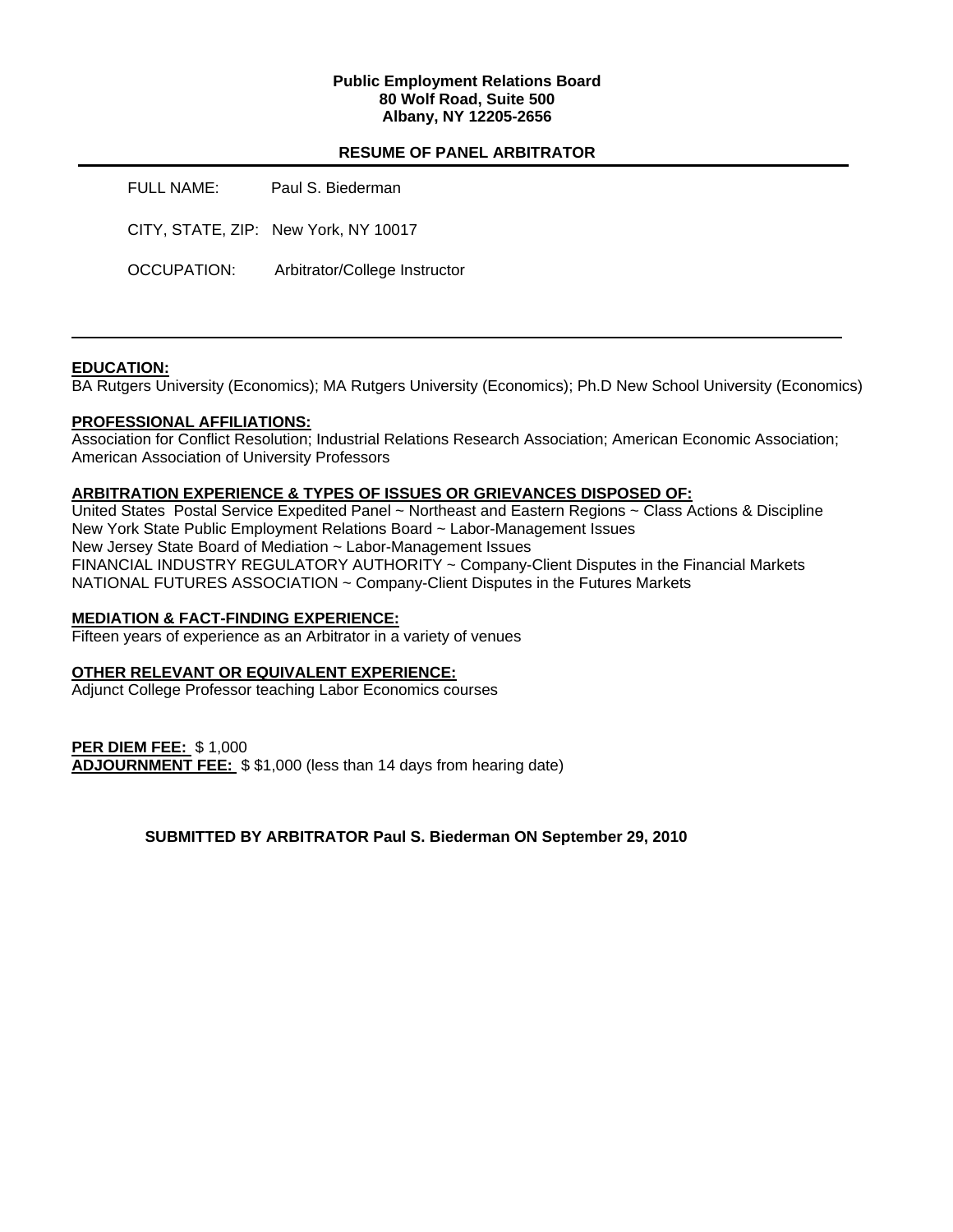#### **Public Employment Relations Board 80 Wolf Road, Suite 500 Albany, NY 12205-2656**

# **BILLING DISCLOSURE STATEMENT**

## ARBITRATOR'S NAME: **Paul S. Biederman**

The following is a description of my fees and expenses:

## A) HEARING TIME.

- (1) My per diem is \$1000 for each day or any part thereof spent hearing a case.
- (2) If a hearing day exceeds 8 hours, I charge:

 $\Box$ a second full per diem  $\boxtimes$ a prorated per diem

 $\Box$ no additional charge  $\Box$ other (describe) :

(3) Additional comments:

B) STUDY TIME.

- (1) I charge \$ 1000 for each day spent in preparation of the opinion and award.
- (2) This charge  $\boxtimes$  will  $\Box$  will not be prorated for partial days devoted to such preparation.
- (3) Additional comments:

### C) TRAVEL TIME AND EXPENSES.

- (1) When travel time plus hearing time exceeds hours in a calendar day:
	- $\boxtimes$  Not applicable (no additional charge)
	- $\Box$  I charge as follows (describe):
- (2) I charge for actual, travel-related expenses incurred in connection with the case  $\boxtimes$ YES  $\Box$  NO.

Where appropriate, a mileage charge for auto travel will be billed at:

| $\boxtimes$ Prevailing IRS rate | $\Box$ Other (describe): |
|---------------------------------|--------------------------|
|---------------------------------|--------------------------|

(3) When the scheduled hearing day(s) requires an overnight stay:

There is no charge, other than for lodging and subsistence.

- $\boxtimes$ I charge as follows (describe): Actual cash outlays
- (4) Additional Comments: